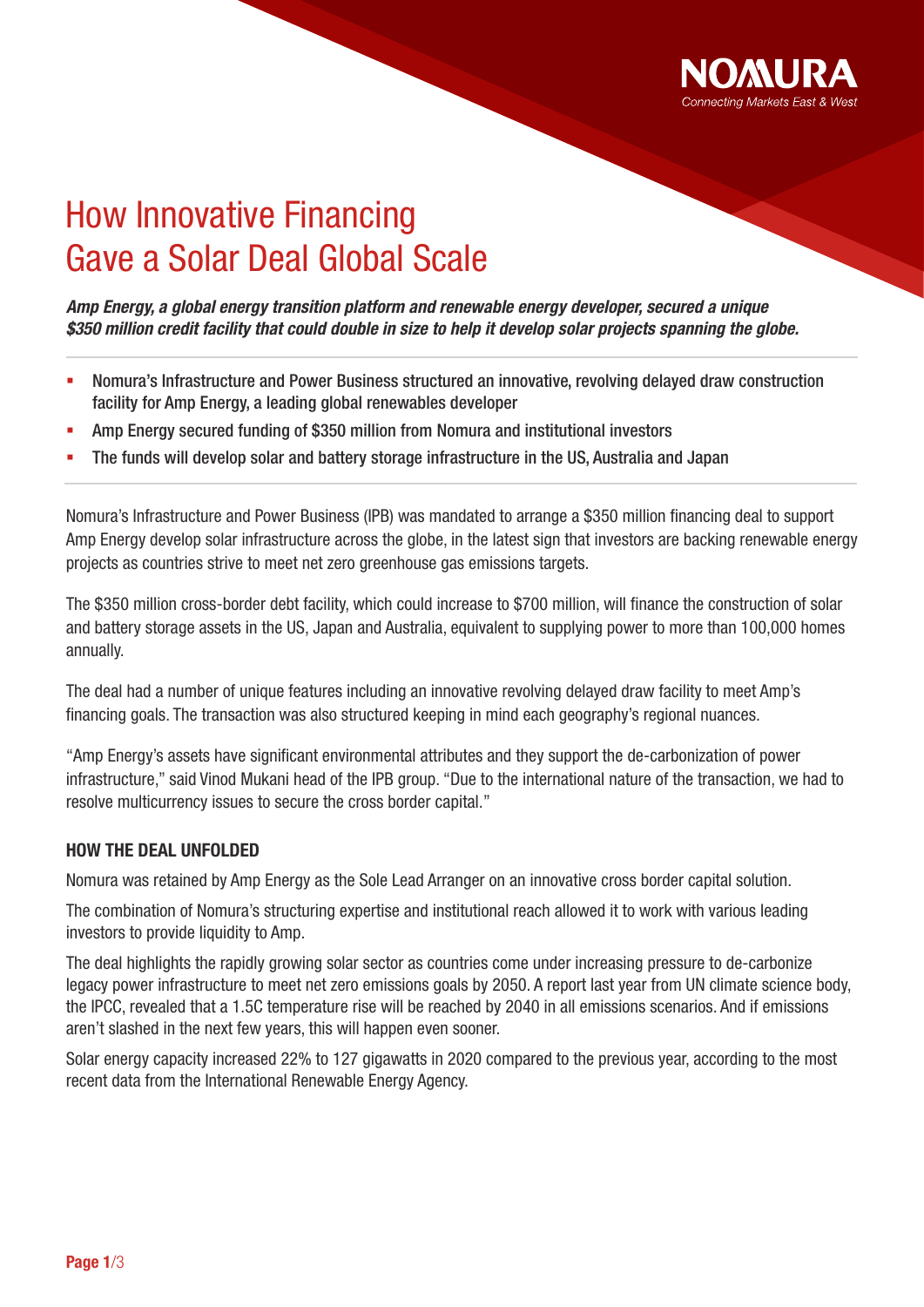# HOW INNOVATIVE FINANCING GAVE A SOLAR DEAL GLOBAL SCALE HOW INNOVATIVE FINANCING GAVE A SOLAR DEAL GLOBAL SCALE



# PROMOTING RENEWABLES

The cross-border nature of the deal required a tailored approach to structuring as countries incentivise green energies using different policy tools and are at different stages of de-carbonization. Nomura's deep experience in global renewable markets, allowed it create a solution that addressed each of these facets.

Australia, for example, is undergoing a change in its power generation capacity from legacy coal fired assets to renewables. This made it critical to understand the ongoing regulatory, policy, and legislative changes while taking into account the economic impacts and meeting the needs of the Australian energy markets.

Japan supports renewables with so-called feed-in tariffs, which typically provide producers with secure long term contracts or above market prices for delivery to the grid. Japan's Ministry of Economy, Trade and Industry offers producers 10 or 20 year power purchase agreements.

The US subsidizes renewables through the tax system. For a solar project, 30% of the eligible basis is made available in the form of investment tax credits while in the case of wind, it's in the form of production tax credits.

"This is a pivotal time for the renewable space as an overall megatrend," said Mukani. "Solar is at the heart of decarbonization in the ongoing climate crisis and it's maturing to become the cheapest form of energy production."